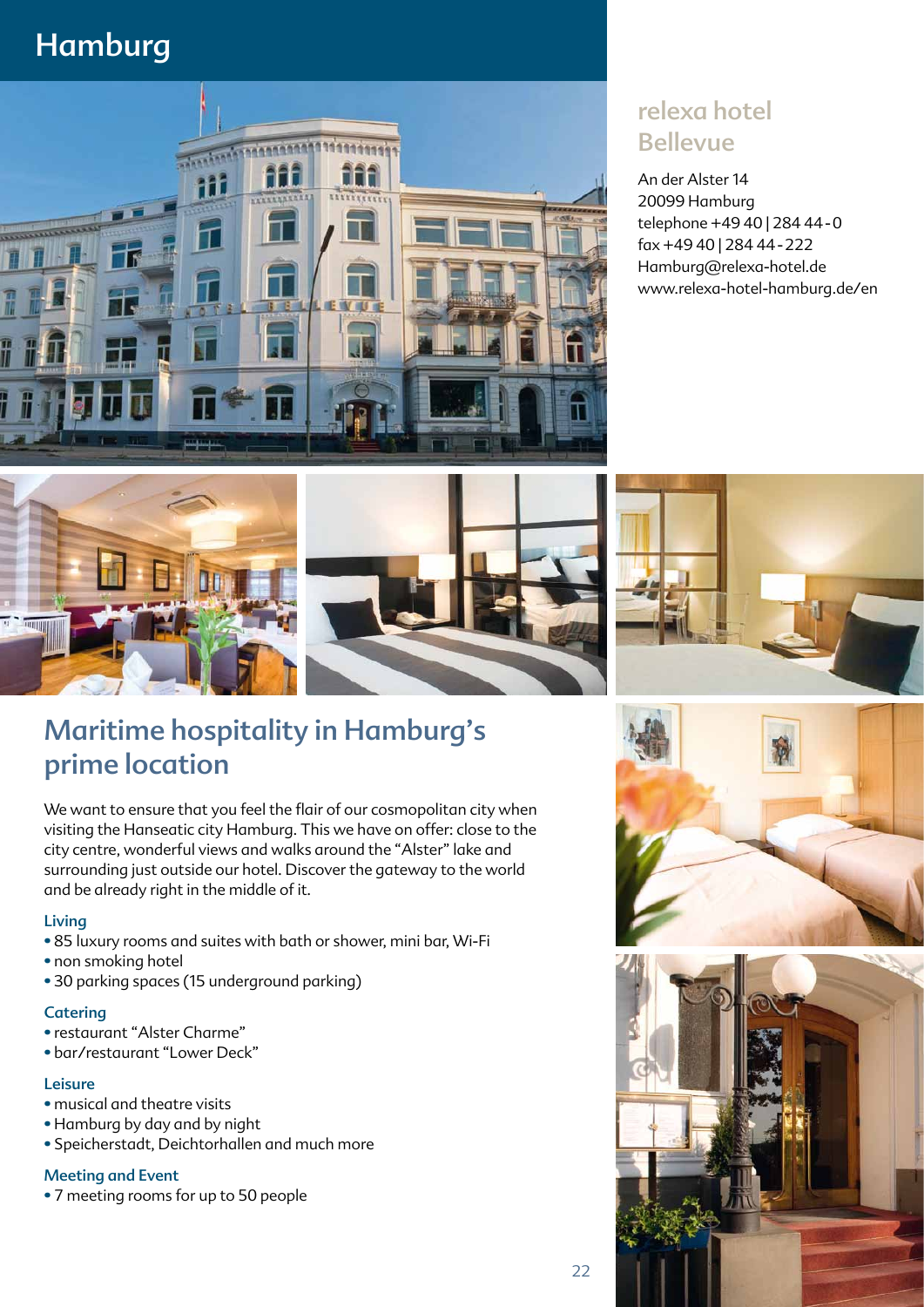### Meeting and Event Equipment

- modern sound system with hand and button microphone
- CD player with amplifier
- colour monitor with infra red remote control
- TV/60cm colour monitor with remote control
- sound system
- transparency foil copies
- photo copies
- photo copier on request
- laser pointer
- presentation case
- lectern
- magnetic board

#### Service (on request)

• VHS video camera with tripod

### Extras

• dance floor











#### How to get to us

Easy to reach from the motorways A1, A7, A23 and A24. From the main train station to the hotel is just a few minutes by taxi. Our parking facilities are directly accessible through "Koppel 103" in 20099 Hamburg. From A1, A7 or A24 follow signs to "Sechslingspforte". At the end of "Sechslingspforte" turn sharp left. Immediately turn right into "Barcastrasse". At the first traffic light turn into "Lohmuehlenstrasse" and immediately take a left turn into "Koppel". The entrance to the car park and underground parking is about 100m on the right side.

Airport Hamburg (HAM): 10km Hamburg main train station: 0.8km City centre: 0.8km Volkspark stadium: 10km Exhibition centre Hamburg: 2km Musicals: 5–7km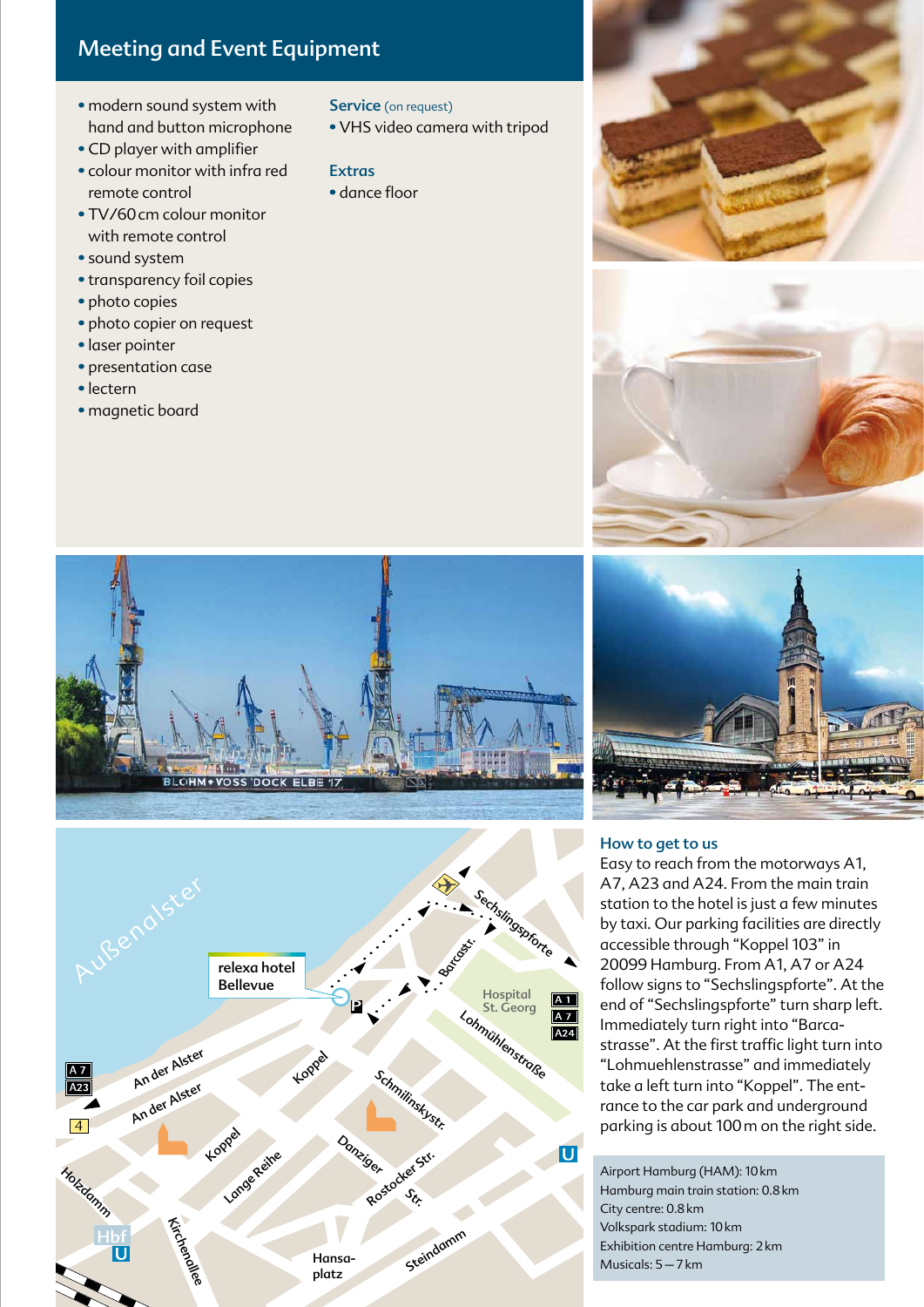# Meeting Rooms



entrance entrance







### Second floor